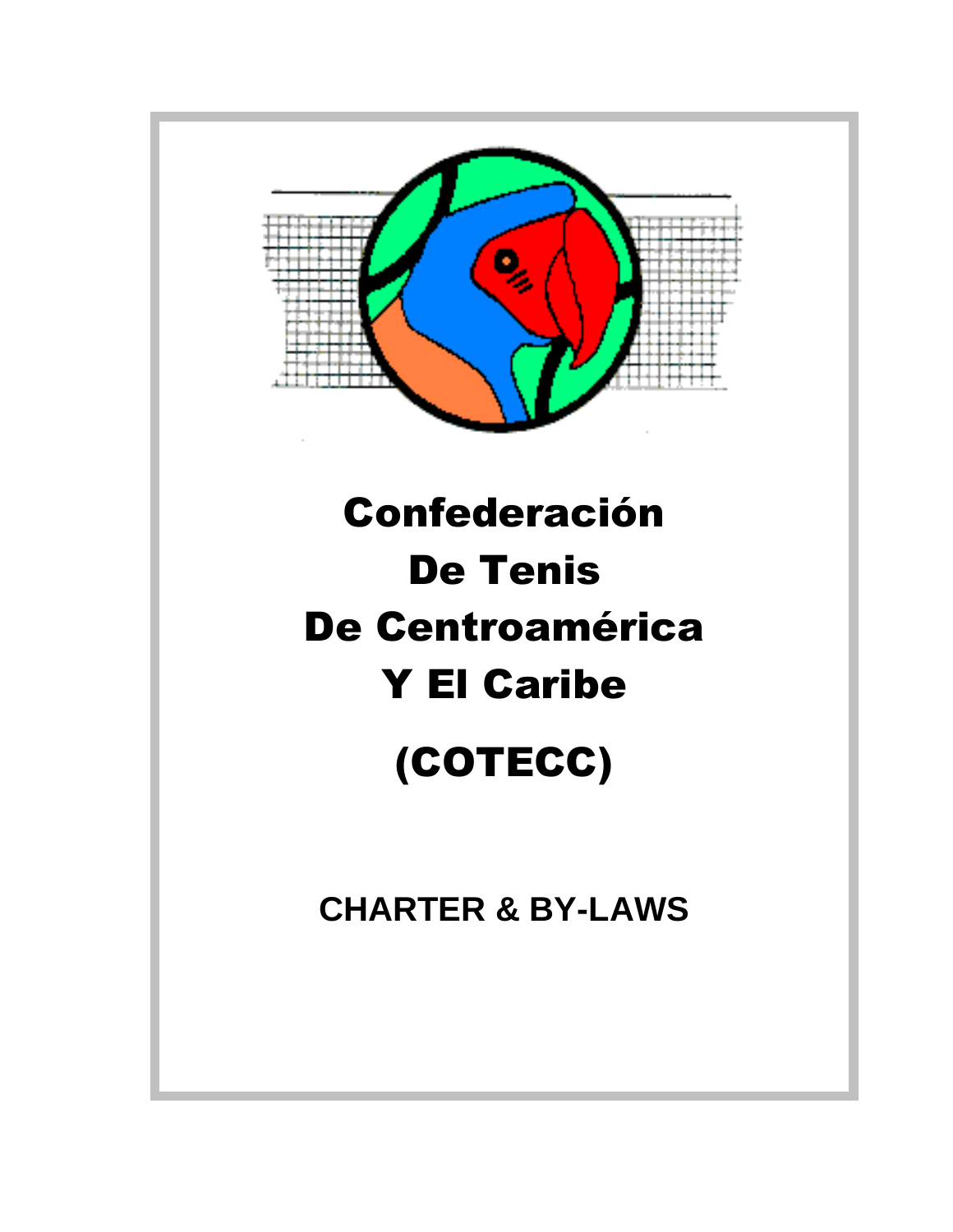## **CONTENTS**

## **Charter and By-laws of The Caribbean & Central America Tennis Confederation (COTECC)**

| I.        | <b>Name, Duration, Domicile</b>                    | $\boldsymbol{2}$        |
|-----------|----------------------------------------------------|-------------------------|
| П.        | <b>Aims of COTECC</b>                              | $\overline{2}$          |
| III.      | <b>Affiliates</b>                                  | 3                       |
| IV.       | <b>Obligations and Rights of Members</b>           | $\overline{\mathbf{4}}$ |
| V.        | <b>Management and Administration of COTECC</b>     | $\overline{\mathbf{4}}$ |
| VI.       | <b>Executive Committee</b>                         | $\overline{7}$          |
|           | VII. Committees                                    | 12                      |
|           | <b>VIII.</b> Tournaments                           | 12                      |
| IX.       | <b>Resignations and Retirements</b>                | 13                      |
| <b>X.</b> | <b>Fiscal Year</b>                                 | 13                      |
| XI.       | <b>Membership Fees</b>                             | 13                      |
|           | <b>XII.</b> Withdrawals from Membership            | 13                      |
|           | <b>XIII.</b> Amendments to the Charter and By-laws | 14                      |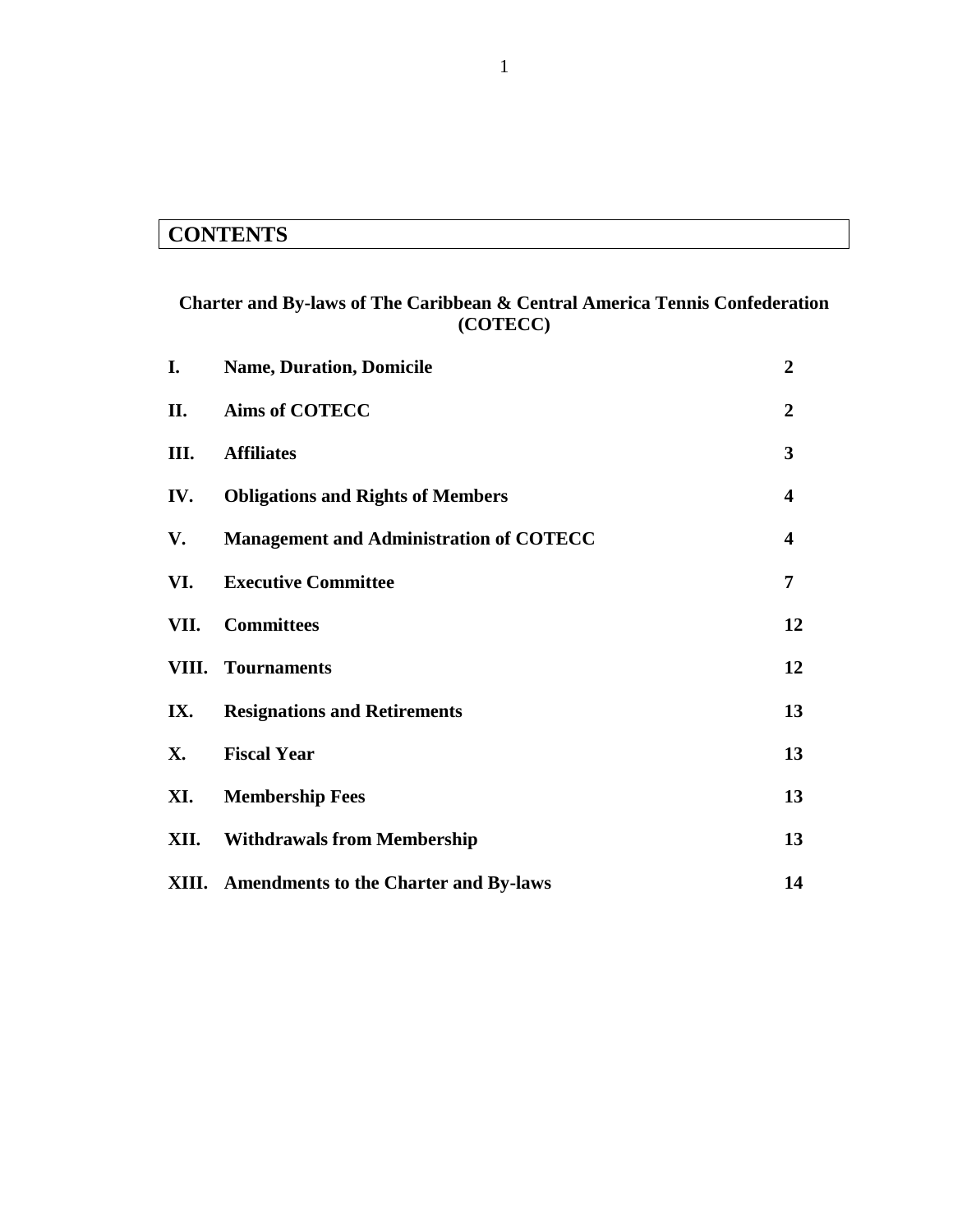## **CHARTER AND BY-LAWS OF THE CARIBBEAN & CENTRAL AMERICA TENNIS CONFEDERATION**

## **SECTION I. NAME, DURATION, DOMICILE.**

- **Article 1.** The Association shall be called the Caribbean and Central America Tennis Confederation.
- **Article 2.** The acronym for the Caribbean and Central America Tennis Confederation shall be "COTECC".
- Article 3. The duration of COTECC shall be indefinite.
- **Article 4.** The legal domicile of the Confederation shall be the country of residence of the President.

## **SECTION II. AIMS OF COTECC.**

**Article 5.** The purpose of COTECC is to encourage, lead, organize, govern, and promote the game of tennis; to organize, sponsor and/or regulate tournaments, championships, training programs and workshops for the National Tennis Federations of the Caribbean and Central America; and to keep affiliated to the International Tennis Federation, in its capacity of representative of the geographic area of the Caribbean and Central America.

### **The Main Objectives Of COTECC Shall Be:**

- a) To encourage and promote the game of tennis within the Caribbean and Central America area, in any way suitable and convenient for the Federations/Associations members.
- b) To carry out all functions which the ITF entrust to the Confederation.
- c) To establish a calendar of events at all levels within the Region (and with respect to the international circuits extending beyond the Region, recommend events and calendars to the ITF, for its inclusion in such international calendars).
- d) To promote, establish and coordinate programs for development and education, within the Region.
- e) To represent its affiliate members in their dealings with the ITF, when it is requested to mediate on their behalf.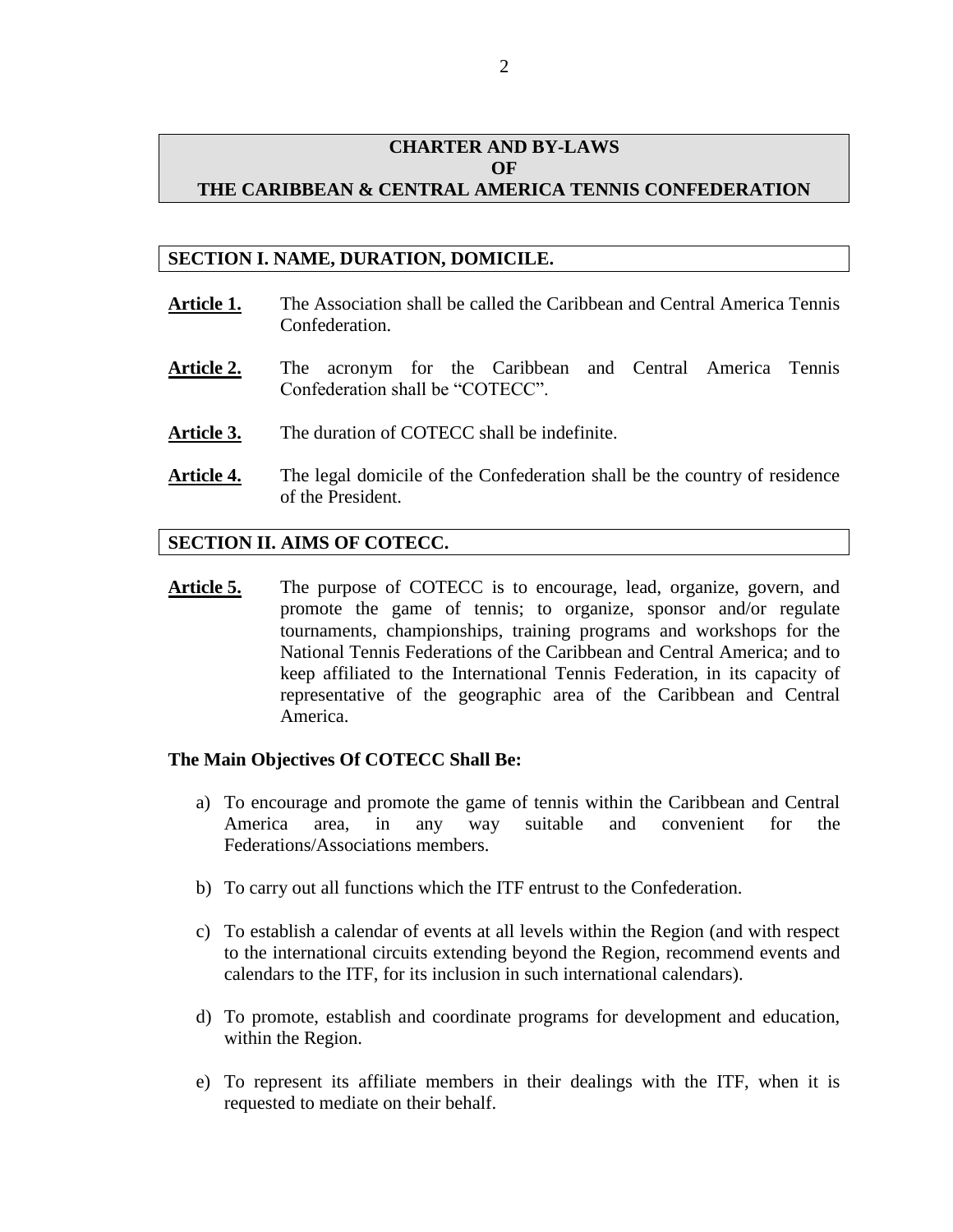- f) To assure there shall be no racial, age, sexual orientation, religious or political discrimination in its programs and/or tournaments.
- g) To strengthen and develop bonds of friendship and cooperation among the Federation/Association members.
- h) To protect the interests of all Federation/Association members.
- i) To provide beforehand to its affiliates, information regarding the events and programs of the ITF.
- j) To explain and decide all doubtful points regarding the game or this by-laws and its regulation.
- k) To provide a detailed yearly report, regarding the sports and administrative activities as well as the investments of the funds acquired regardless the source.
- l) Within a term of thirty days, partially or fully resolve any petition of its affiliates.
- m) Strongly encourage its members to participate in ITF events and take the maximum advantage of the programs which it provides.
- n) To spread widely the "message" of ITF to other sports organizations, to the government sports and recreational ministries, the media and to the public.
- o) To administer any ITF funds, which the Confederation may receive, in such way as the ITF requires.
- p) To host and organize regional tournaments.
- q) To maintain a relationship with the international sports entities.
- r) To work according to the rules and regulations of the ITF.

### **SECTION III. AFFILIATES.**

- **Article 6.** The members of the Confederation can be all the National Federations of the Caribbean and Central America countries. They must have control and discipline over the game of tennis in their countries.
	- a) For affiliation, each Federation/Association wishing to join COTECC, must submit a written application for membership, and copy of its constitution, to the President of the Confederation.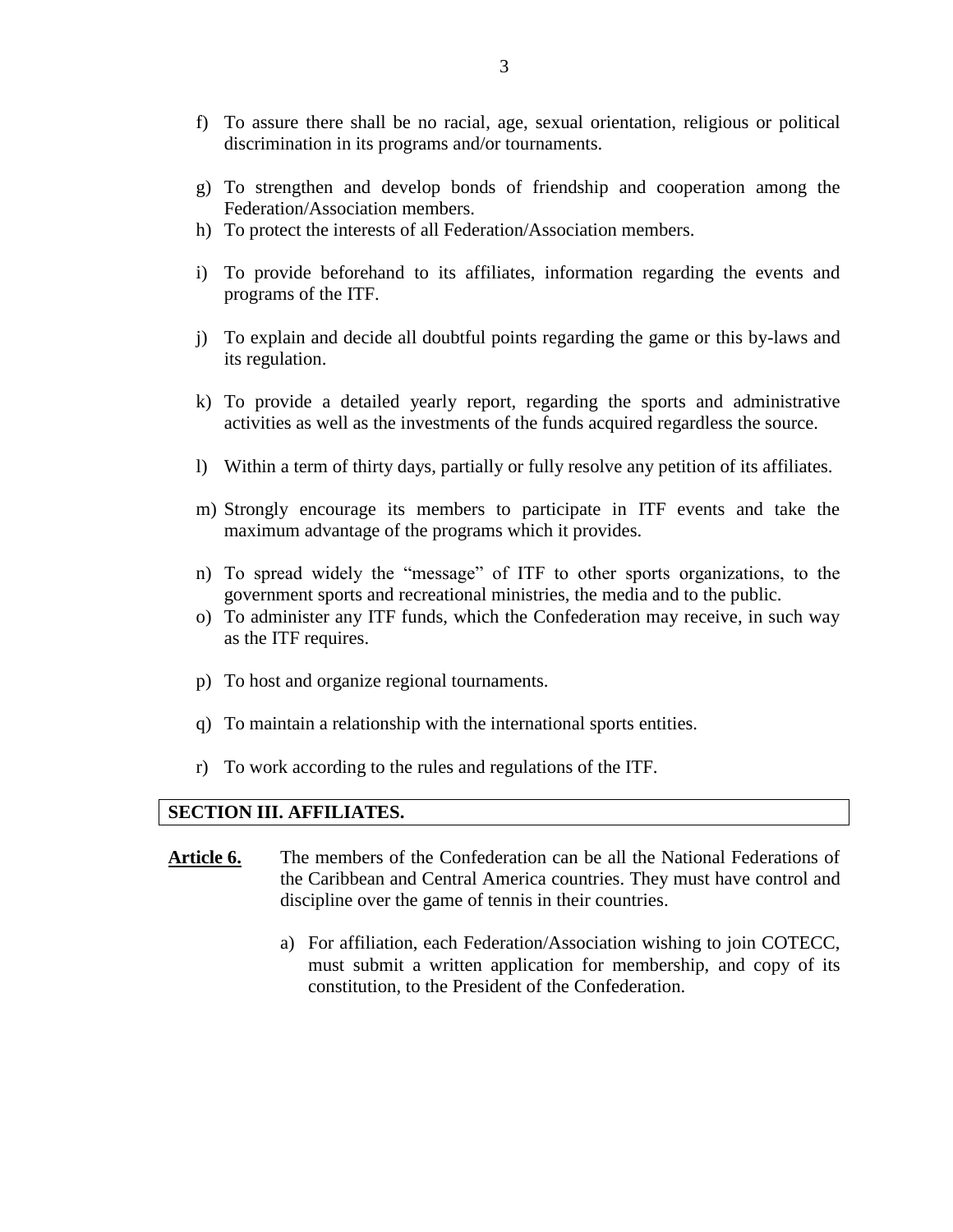- b) Such membership shall be approved a at COTECC's next General Annual Meeting.
- c) By becoming member, the Federation/Association must accept in their entirety, and abide by, the existing Charter and By-laws of the Confederation.
- **Article 7. COTECC shall have four sub-regions.** All member of COTECC shall automatically be an affiliate of a sub-region. Changes to the structure of the sub-regions may be made, according to the provisions of Section XIII. The Charter and By-laws of each sub-region shall be approved by the Executive Committee of COTECC.
	- a) Each sub-regional entity shall appoint its own officers and managed by its own Board of Directors, each one of them being chosen according to the provisions of its by-laws. Each sub-region shall define its own activities but shall coordinate with the other sub-regions through the executive Committee of COTECC.
	- b) COTECC sub-regions are authorized by COTECC and shall exist to promote the purposes and policies of COTECC in the sub-regions where they are located. Its activities shall be consistent with the policies of COTECC. Its actions also shall be consistent with those of COTECC and may act on behalf of COTECC and handle all matters within its sub-region.
	- c) The sub-regions shall establish quotas and raise sufficient funds for their needs. In the event of dissolution their assets shall revert to their National Associations. Each sub-region shall submit an annual report of its activities, as well as its account statement to the Annual General Meeting of COTECC. Furthermore they must provide to the Secretary of COTECC a complete list of its members, including current addresses, and name, address, email address, telephone and telefax numbers of the members of the Executive Committees, and the positions they have within the committee.
	- d) The sub-regions shall be composed from the National Federations/Associations of its geographical area as follows:

REGION 1: Mexico

- REGION 2: Central America. Belize, Costa Rica, El Salvador, Guatemala, Honduras, Nicaragua, Panama.
- REGION 3: Northern Caribbean. The Bahamas, Bermuda, Cayman Islands, Cuba, Dominican Republic, Haiti, Jamaica, Puerto Rico.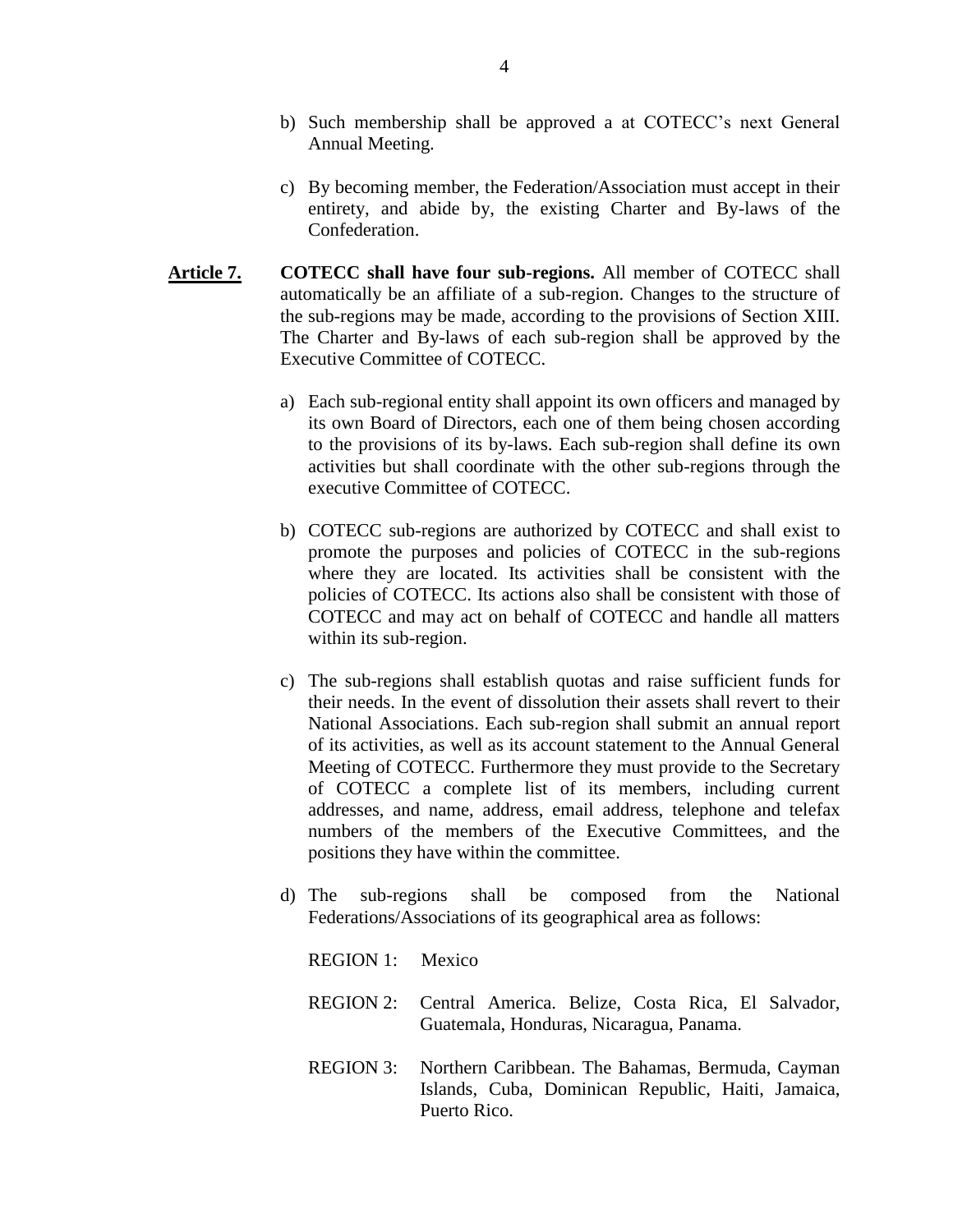REGION 4: Eastern Caribbean. Antigua & Barbuda, Aruba, Barbados, British Virgin Islands, Dominica, Grenada, Guyana, Netherlands Antilles, St. Lucia, St. Kitts & Nevis, St. Vincent & the Grenadines, Surinam, Trinidad & Tobago, US. Virgin Islands.

#### **SECTION IV. OBLIGATIONS AND RIGHTS OF MEMBERS.**

#### **Article 8. The obligations of the members shall be:**

- a) Faithfully abide the Charter and by-laws and the guidelines of COTECC.
- b) To be represented at all meetings of the Confederation.
- c) To pay membership quotas and fees in a timely manner. Failure to do so shall prevent the Member from participating in competitions or programs of COTECC.
- d) To honor any sanction imposed upon a player by his National Association.
- e) The Federations are complied to accept the assistance of the Caribbean and Central America Tennis Confederation.
- f) The Federations shall accept and honor all decisions taken by the Caribbean and Central America Tennis Confederation.

#### **Article 9. Rights of Members.**

- a) To participate in all meetings of COTECC, through its duly authorized  $Delegate(s)$ .
- b) To request the call for the General Extraordinary Meetings.
- c) To elect the members of the Executive Committee.
- d) To have the support and advice of COTECC for the fulfillment of its programs.
- e) To place motions before the Annual General Meeting, according to article 11-F.
- f) To inform COTECC, regarding any sanction against its players, sanction which must be communicated to all its members, whom must accept and honor it, and commit its affiliated members to comply.

## **SECTION V. MANAGEMENT AND ADMINISTRATION OF COTECC.**

- Article 10. All businesses of COTECC shall be governed by:
	- a) The Annual General Meeting.
	- b) Any Extraordinary General Meeting.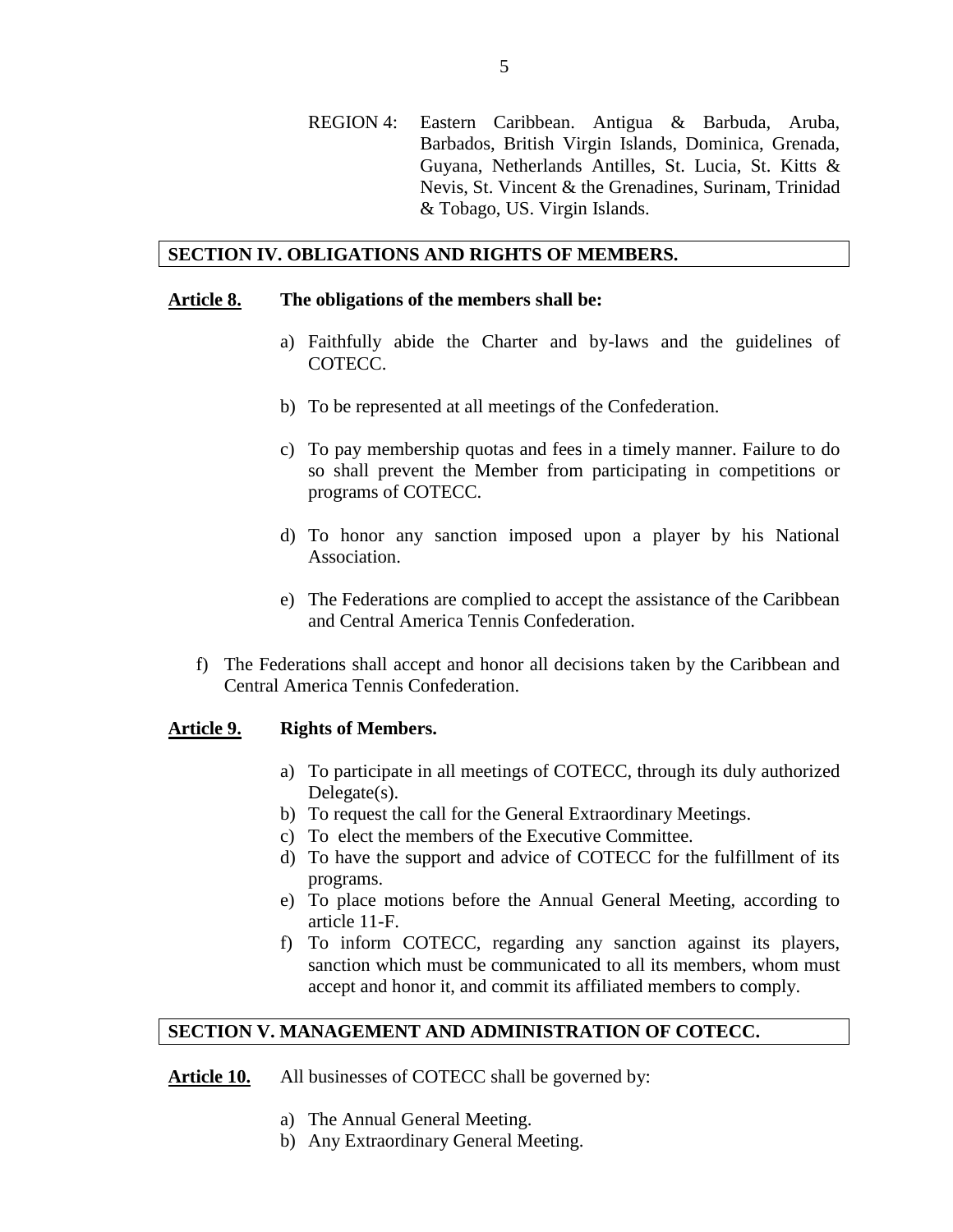- c) An Executive Committee.
- d) A Committee appointed by the President.

## **Article 11. Annual General Meeting.**

The Meetings shall be called by the Executive Committee, who will decide the place and date of celebration; with the understanding that the best efforts will be made in order to have it at the same place and during the same time of and event organized by the Caribbean and Central America Tennis Confederation.

- a) The agenda to the meeting shall be:
	- 1. Welcome and brief from the President
	- 2. Approve the minutes of the previous General Meeting.
	- 3. Receive the report from the Executive Secretary
	- 4. Receive the report from the Technical Secretary
	- 5. Receive the report from the Committees.
	- 6. Consider the acceptance of new members to the Confederation
	- 7. Consider the ejection of members.
	- 8. Every two years, elect the members of the Executive Committee.
	- 9. Consider all motions for changes to the incorporation and to the by-laws, and/or to the rules of competition, which had been duly submitted according to .these by-laws
	- 10. To prepare and approve the final calendar of events, activities and competitions for the forthcoming year, as well as to propose the calendar for the following two years.
	- 11. To consider any other outstanding business.
- b) The Meeting will be attended by the members of the Executive Committee and by the Delegates of the National Federations/Associations.
- c) Each of the affiliated Federation/Association might be represented by no more than two Delegates. Each Delegate must be an individual member of the Federation/Association he represents.
- d) In order to have a right to vote at the meeting, it is indispensable to be a member of the ITF, and each Federation/Association will be entitled to votes according to the following table:

Mexico-5 votes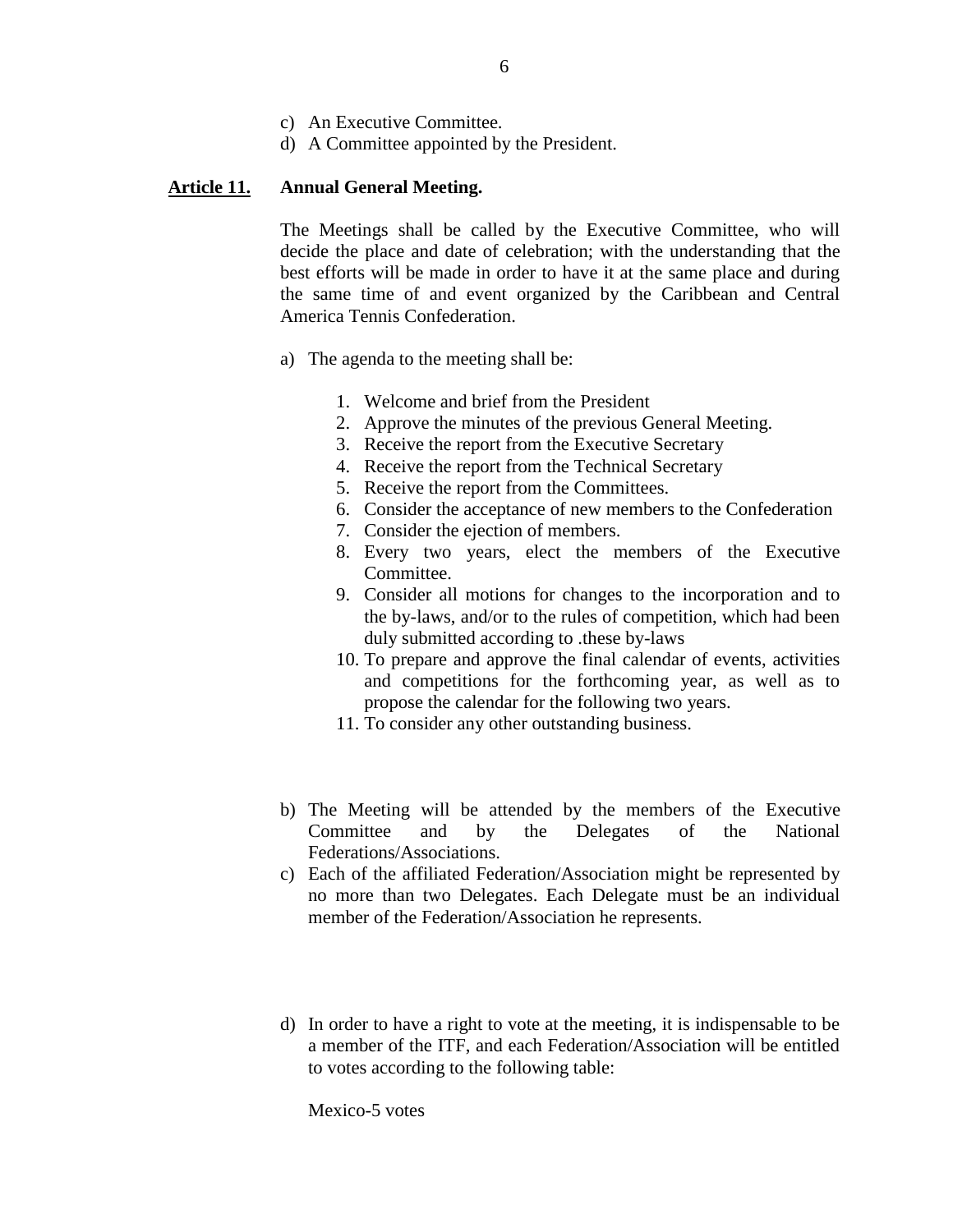All other Federations/Associations that have participated in the following 4 events-3 votes:

Event 1: Junior Davis Cup and/or Junior Fed Cup (minimum in one; boys or girls)

Event 2: WJTC boys and/or girls (minimum in one)

Event 3: U12 COTECC-WILSON Team Competitions boys and/or girls (minimum in one; boys or girls)

Event 4: JITIC U18, U16, U14 boys and/or girls (minimum one player)

All other Federations/Associations that are full members of the ITF-2 votes

Federations/Associations that are associate members of the ITF-1 vote

Federations/Associations that are not members of the ITF-0 votes

- e) The Federation/Association members, and the Executive Committee, may present motions to the Meeting.
- f) Any Federation/Association intending to present a motion before the Annual General Meeting, should have to send it to the Secretary 40 days prior to the date to hold the Annual General Meeting.
- g) At least one month prior to the date of the Annual General Meeting, the Executive Committee must send to each member Federation/Association notice for said Assembly with a copy of the Agenda to be discussed, including a copy of the or all motions, proposed amendments to the by-laws.
- h) Under extreme circumstances additional motions may be presented before the Meeting, provided that the Executive Committee present them and subject to the agreement of the majority of the Delegates.
- i) Unless otherwise provided herein, approval of a motion must require the favorable vote of the simple majority of the voters attending.
- j) The official languages of the Meeting will be Spanish and English, and simultaneous translation will be provided.
- k) The quorum for the Annual General Meeting shall be constituted with the attendance of 40% of its total affiliates eligible to vote, but the amendments to the by-laws will be provided for by article 29 of these by-laws.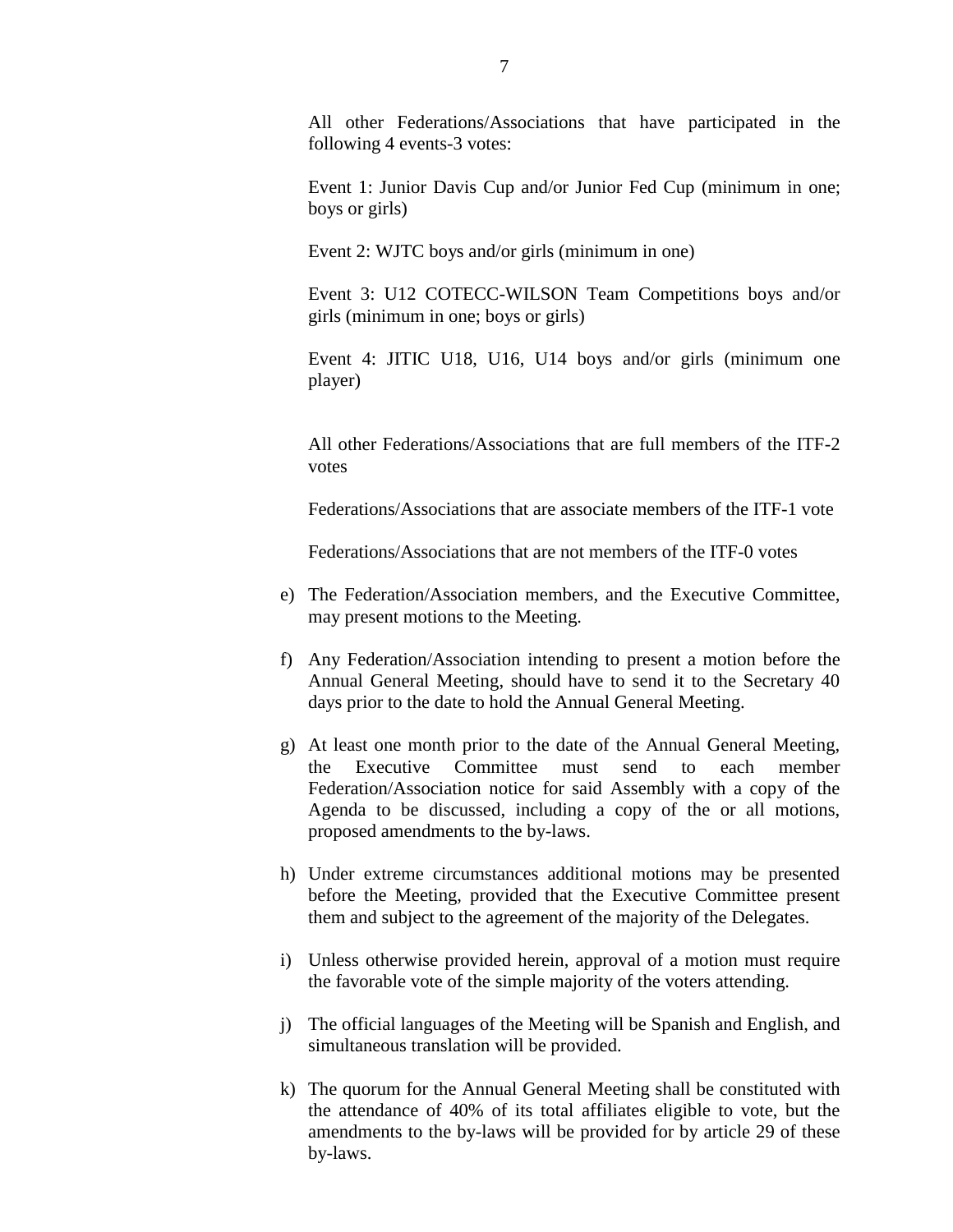l) The Executive Committee shall call to the Meeting in writing, at least sixty (60) days prior to the date of celebration.

## **Article 12. Extraordinary General Meeting.**

- a) The Executive Committee may call to a General Extraordinary Meeting of the Federation/Association affiliated, at any time or upon receiving a written request from at least one third (1/3) of the member Federations/Associations.
- b) No additional business to those provided for in the agenda, shall be dealt in the Meeting.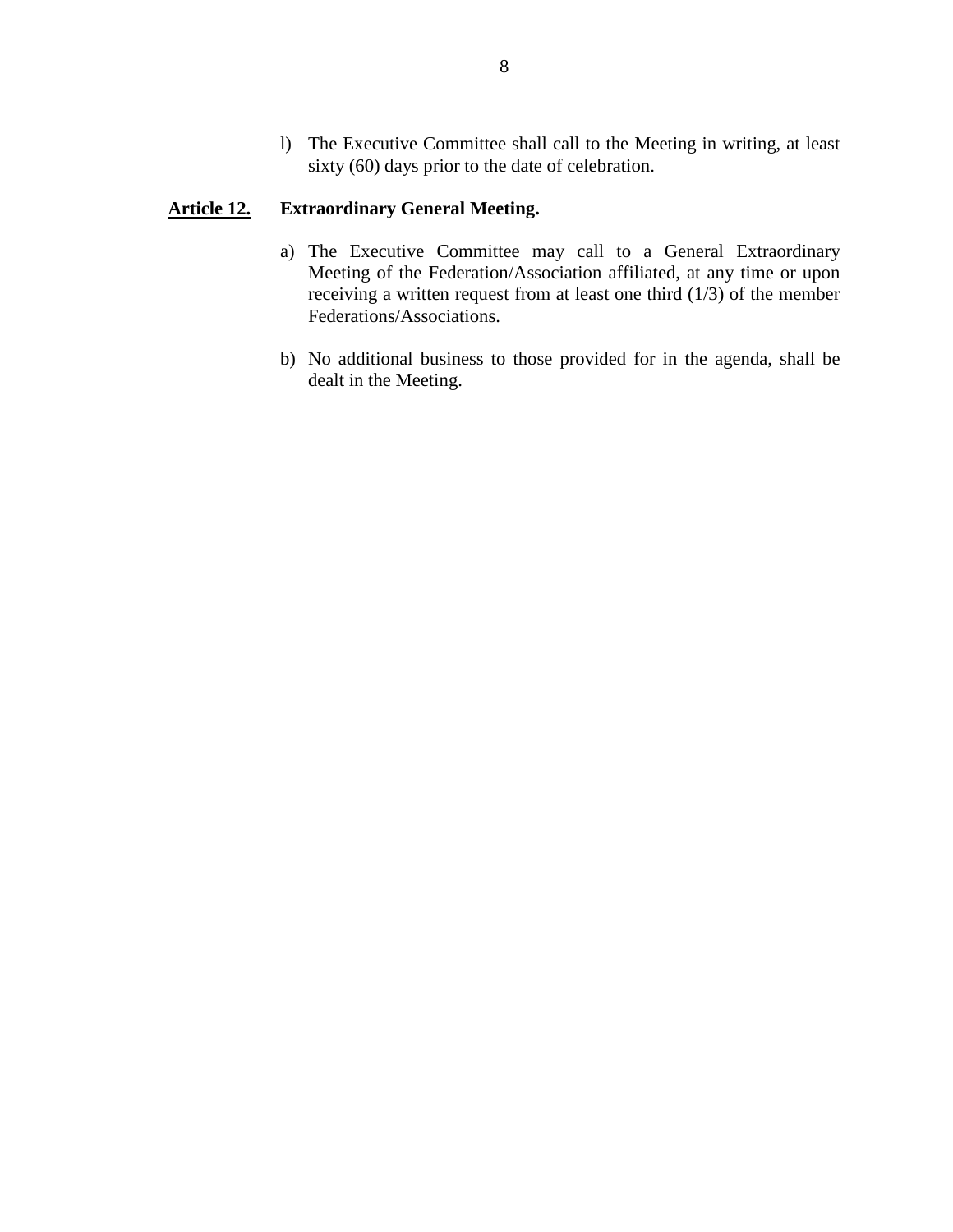- c) Notice for an Extraordinary General Meeting shall be given to the Federation/Association member with at least one month anticipation.
- d) The notice or call shall contain the agenda for the Meeting.
- e) To consider an Extraordinary General Meeting legally constituted, there shall be present at least 40% of the Affiliates, in first or ulterior call.
- f) The Executive Committee may, if extremely urgent, shorten the time for notice to said Meeting.

#### **SECTION VI. EXECUTIVE COMMITTEE.**

#### **Article 13.**

- a) The Confederation shall have five elected officers, President, First Vice-President, Second Vice-President, two (2) DIRECTORS, all of them elected to serve for a period of two years. The Executive Committee shall be comprised of these five elected Officers, the most recent past President and the President of each sub-Region or the designated person. It is understood that each member of the Executive Committee cannot have more than one position within the Confederation.
- b) Should any of the appointed members to the Executive Committee, lose the support from his/her Federation/Association, such Federation/Association, can present a motion in the next AGM for the removal of said person from the Executive Committee. Except in instances of bankruptcy or physical or mental incapacity; in which case the executive committee will precede with the removal. If any member of the Executive Committee was removed according to the situation presented above, the nomination of his / her replacement shall be done according to the provisions of article 15 of these bylaws. The appointment or replacement shall be subject to articles 15 c), e) and f) of these by-laws and will be confirmed by the next General Assembly.

## **Article 14. Honorary Life Director.**

The distinction of Honorary Life Director, may be awarded for special services rendered in connection with the Caribbean and Central America Tennis.

- a) Candidates shall be nominated only by the Executive Committee.
- b) This distinction shall be conferred only at the Annual General Meeting.
- c) Election shall require four fifths (4/5) majority of those voting.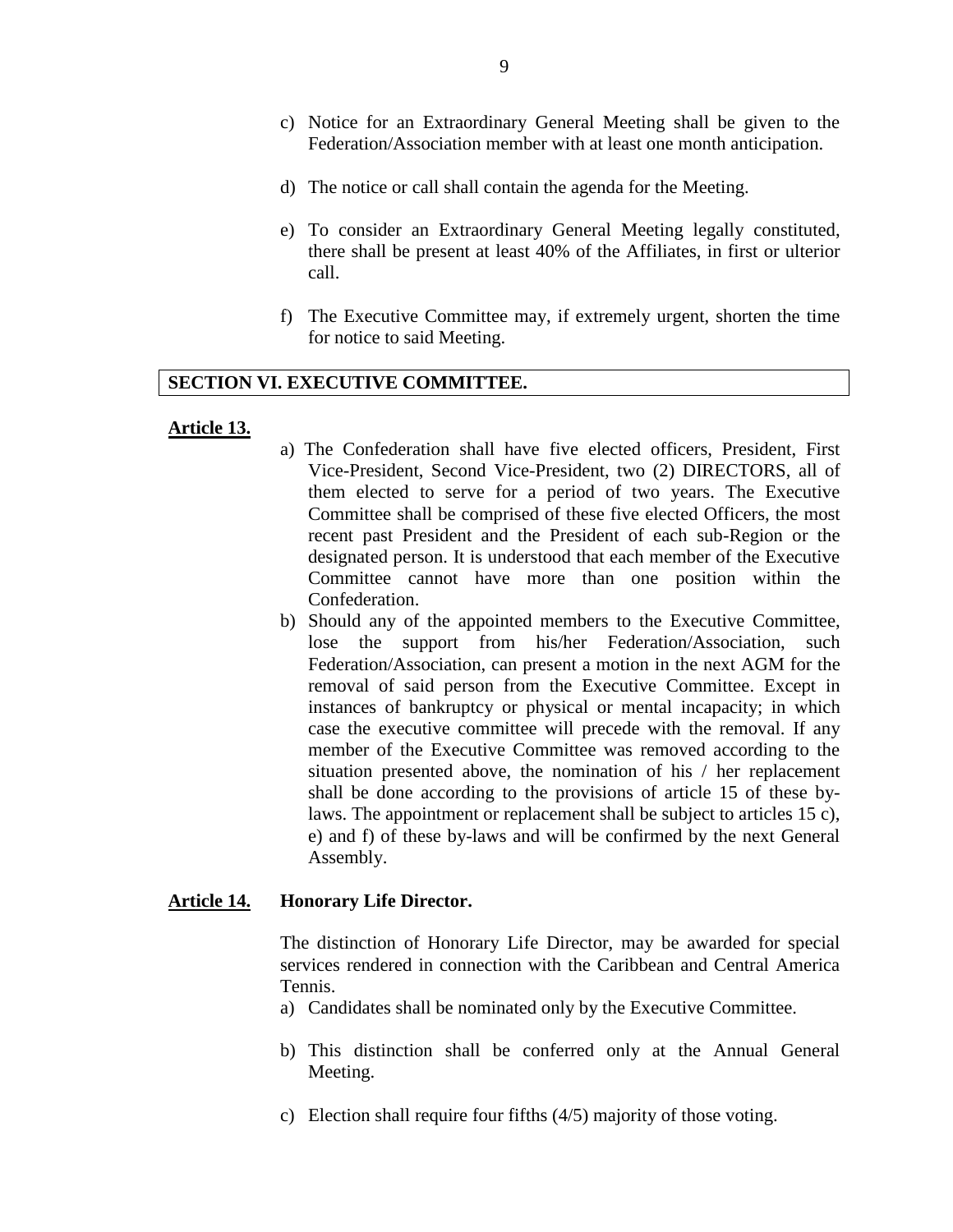- d) The ballot shall be secret.
- e) Honorary Life Counselors shall be entitled to participate in the Executive Committee Meetings, but shall not have the right to vote.

## **Article 15. Elections.**

The President, the first Vice-President, the second Vice-President, and two (2) directors, shall be elected at the General Meeting of the Confederation taking place in a biannual year. Each of them will serve for a period of two (2) years, with the exception of provisions of article 15 a) herein after, may be reelected for an unlimited number of additional terms.

The elections shall take place by individual position. If someone wants to run for an office, he/she should be allowed to be nominated and voted on by the members. If there is only one person for each position that it can be done as a single slate. Every individual that represents a country and wants to participate in an election must register with COTECC's Board of Directors, at least 60 days before the General Meeting.

Each candidate registered for an election as a member of COTECC's Board of Directors must include their curriculum vitae stating their experience as a tennis leader/administrator.

Once the candidates' registration has concluded, COTECC's administration will present to all the member countries, the complete list of candidates for the next election at least 45 days before the election.

Moreover:

- a) Every member of the Executive Committee must be an individual member and have at the time of the election, the support of his Federation / Association according to the Constitution and By-Laws of his Federation / Association.
- b) In COTECC's Board of Directors, a maximum of 2 members of the same country will be allowed.
- c) With the exception of, Sub-region 1 there will be no requisite with regards to geographical distribution for the election of officials.
- d) The election will be by total majority of the members eligible to vote that are present at the Annual General Meeting. If no candidate obtains total majority on the first round of voting, the candidate with fewest votes will be eliminated and a second vote will be taken. This process will continue until a candidate receives the required amount of votes.
- e) Voting shall be by secret written ballot which will be given by COTECC's administration..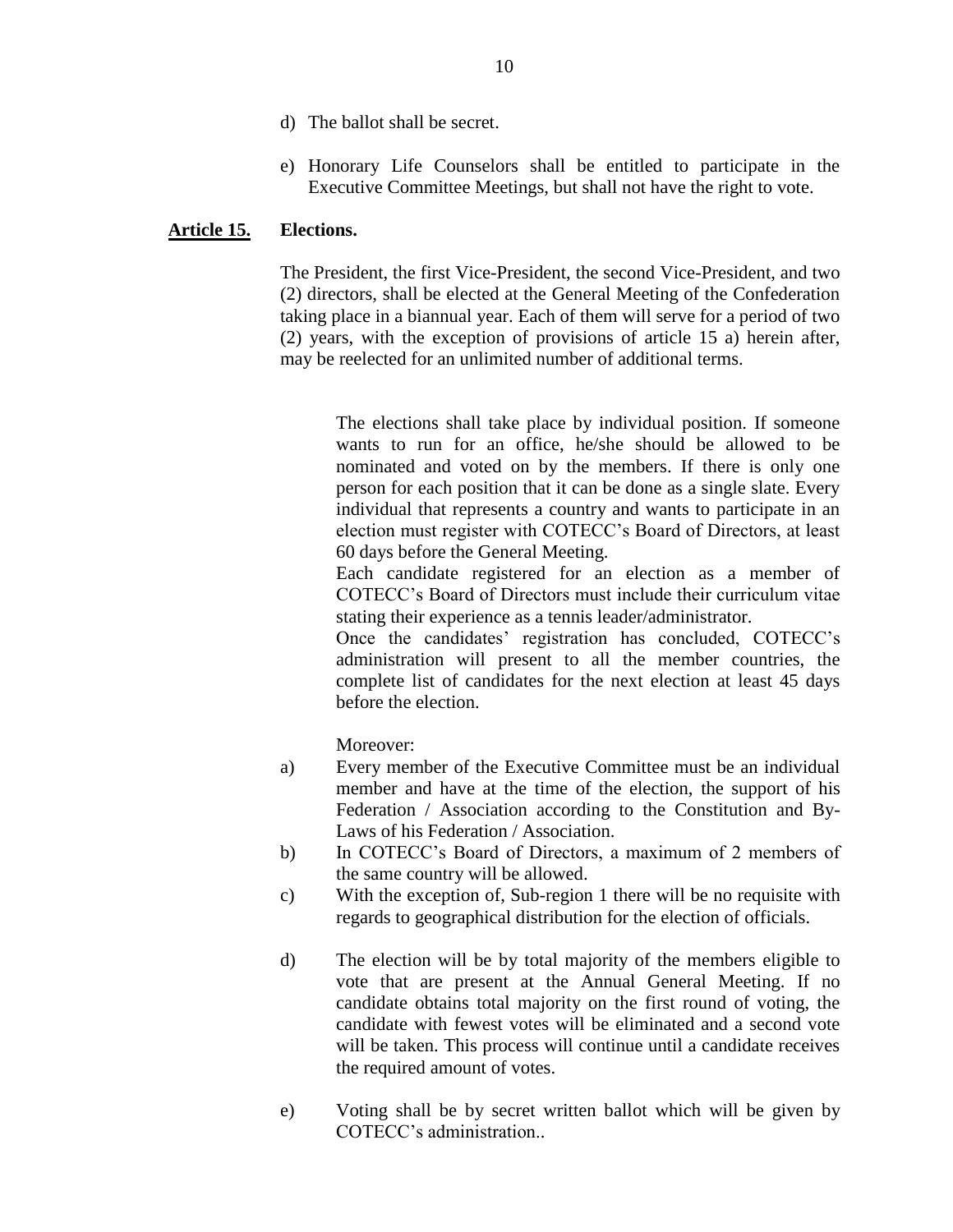- f) Positions pertaining to the sub-Regional Presidents shall rest with the office of the sub-Regional President, and not to the individual.
- g) The Executive Committee shall never have more than two members of the same country.
- h) The Executive Committee shall be represented at all ITF Annual General Meetings by the President or by whomever he appoints.

## **Article 16A. Executive Secretary.**

An Executive Secretary shall be appointed by the President. The Executive Secretary shall have the following responsibilities, duties and powers:

- a) Attend all Annual and Extraordinary Meetings.
- b) Attend all Meetings of the Executive Committee, and insofar as possible, attend also the Committee Meetings.
- c) See that proper and accurate minutes of the Meetings are kept.
- d) Be responsible for all administrative matters.
- e) See that all correspondence is properly handled.
- f) See that all necessary record and files are kept.
- g) Handle all financial matters as instructed by the Executive Committee
- h) To assist the Executive Committee to prepare all reports to present before the Annual General Meeting.
- i) Take part in the discussions at the Meetings and, if so desires, make suggestions or proposals.

The Executive Secretary shall have no vote.

### **Article 16B. The Technical Secretary.**

COTECC's President will have the responsibility to name a Technical Secretary for COTECC.

The Technical Secretary will have the following responsibilities:

- a) Attend all Annual and Extraordinary meetings.
- b) Attend all the Board of Directors meetings insofar as possible, attend also the Committee meetings
- c) Participate in the discussions at the Board of Directors meetings and offer his/her suggestions if he/she wishes to do so
- d) Present technical reports at the Board of Directors meetings and at the Annual General Assemblies and Extraordinary meetings
- e) Coordinate the ITF tournament calendar in the Region
- f) Coordinate the yearly WJTC, Junior Davis Cup and Junior Fed Cup Pre-Qualifying events
- g) Coordinate the Regional Coaches Conference, which takes place every 2 years with the organizing country
- h) Coordinate with the ITF the ITF-COTECC team to COSAT and manage it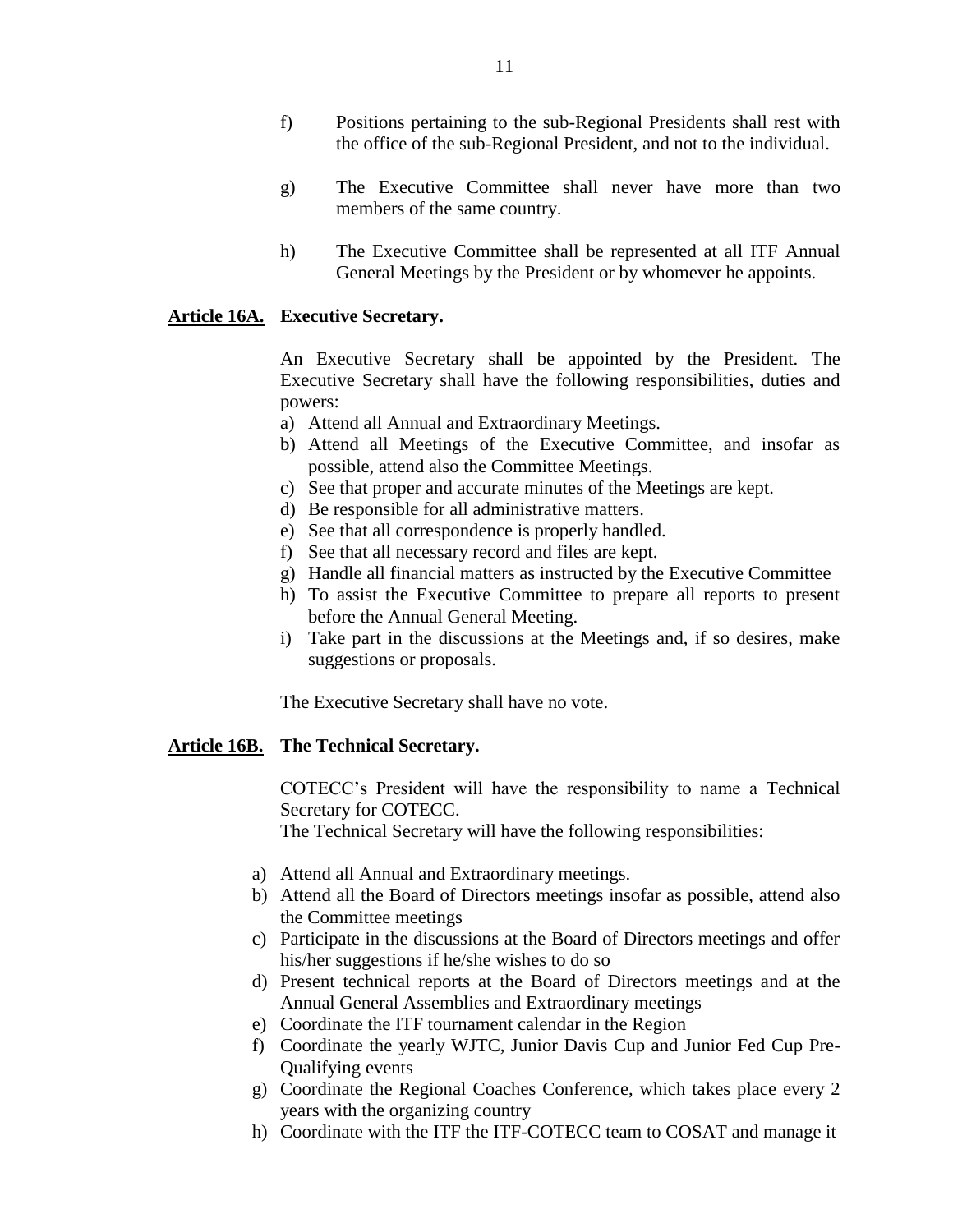- i) Coordinate with the ITF Development Officers the U13 Development Championships in Central America and the Caribbean
- j) Coordinate with the ITF Development Officers the ITF-COTECC Regional Training Camp which takes place yearly
- k) Coordinate and manage all projects that the ITF, together with COTECC, design for the Region
- l) The Technical Secretary shall have no vote

## **Article 17. Duties and Faculties of the Executive Committee.**

The Executive Committee shall:

- a) Be responsible for the administration of the Confederation.
- b) Carry out all guidelines and decisions agreed upon an approved in the Reunions or Meetings.
- c) Establish all necessary Committees,
- d) Make sure that the Executive Secretary and Technical Secretary, if any, shall perform his/her duties properly and efficiently.
- e) Inform about the work carried out to the Annual General Meeting.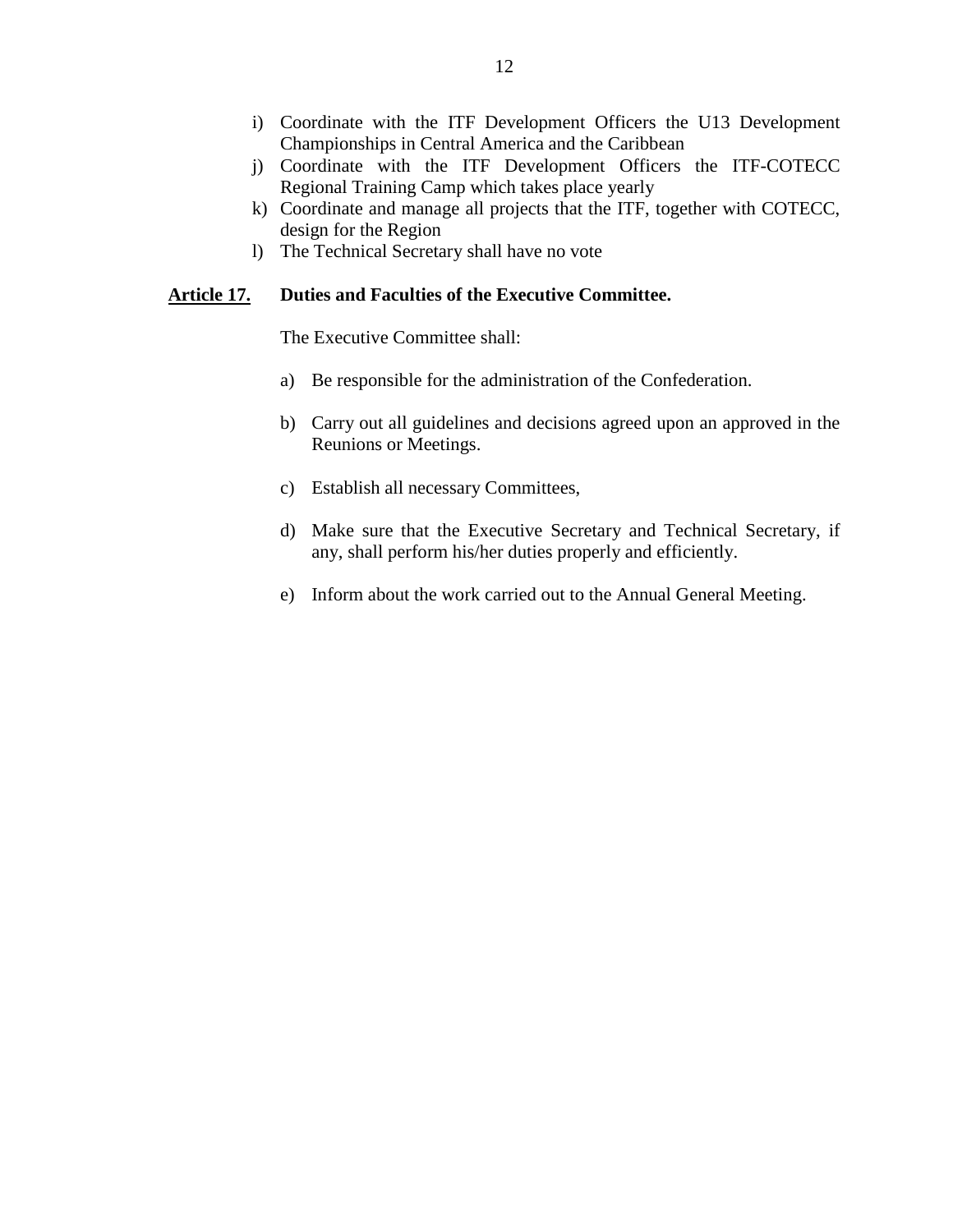- f) See that a financial report is presented to each Annual General Meeting.
- g) Meet at least once a year. The required quorum for such reunion must be at least five (5).Directors.
- h) Reach its decisions through the vote of the absolute majority of those present. In the event of a tie, the President shall break a tie.
- i) Invite non-member nations to join, and supply to them the necessary information.
- j) Place the call for the Annual General and Extraordinary Meetings.
- k) Maintain communication with affiliates, keeping and supplying them with information of general interest.
- l) Supervise and support all Central America and Caribbean championships, as well as the championships of the local Federations/Associations.
- m) Submit motions before the General Meeting (s).
- n) Make sure that the by-laws and regulations are duly complied with.
- o) Answer to any question that a member may bring. However, to settle any matter not provided for in this By-Laws or on Regulations, shall be considered as a judgment of the Executive Committee, and final decision upon it shall be dealt in the next General Meeting.
- p) Assist the General Meeting not only in administrative matters but also in general matters.
- q) Any person who is a citizen or permanent resident of a COTECC member nation who wants the support of the regional association COTECC to run for a position on the ITF Board will first need a letter of support from the national federation of the country of his or her citizenship or residence. The request for a formal support of COTECC to a candidacy along with the letter of support of the national federation must reach the headquarter of Board at least 30 days prior to the ITF deadline. Should the board have more than one request a 4/5 majority will be required for any candidate to receive the support. If the board has only one request, a simple majority (half of the members + one) will automatically grants the support."

## **Article 18. President Duties And Authority.**

The President shall: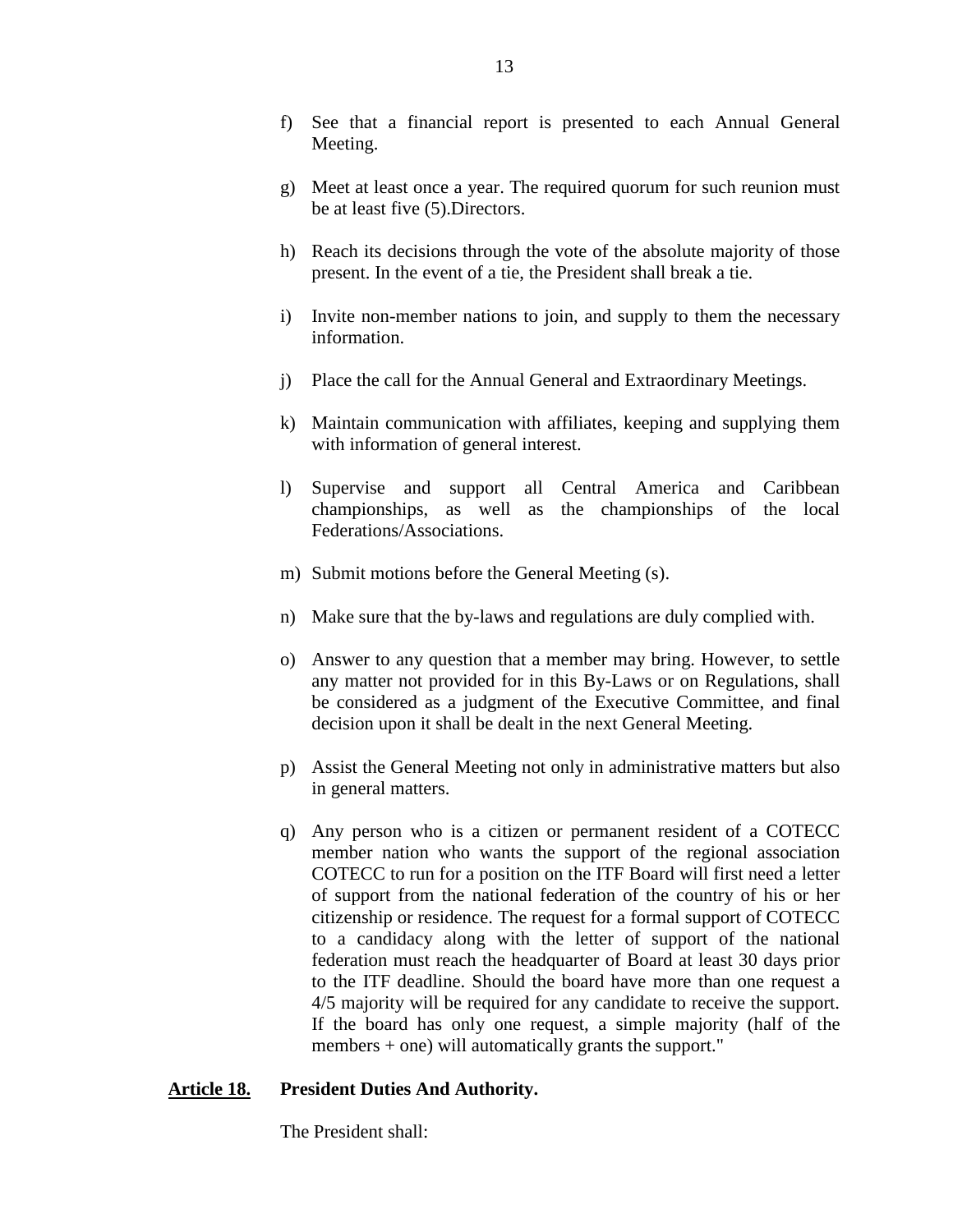- a) To be the representative and main officer of COTECC.
- b) Direct all discussions, maintain order in all meetings of COTECC as well as those of the Executive Committee, according to parliamentary rules and this By-Laws.
- c) In the event of tie in votes of the Executive Committee, exercise the deciding vote.
- d) Attend or send a representative to all championships of COTECC, and to any other event under COTECC direct influence or control, according to the Regulations of the ITF and COTECC.
- e) Attend to each and every Annual General Meetings of ITF on behalf of the Confederation.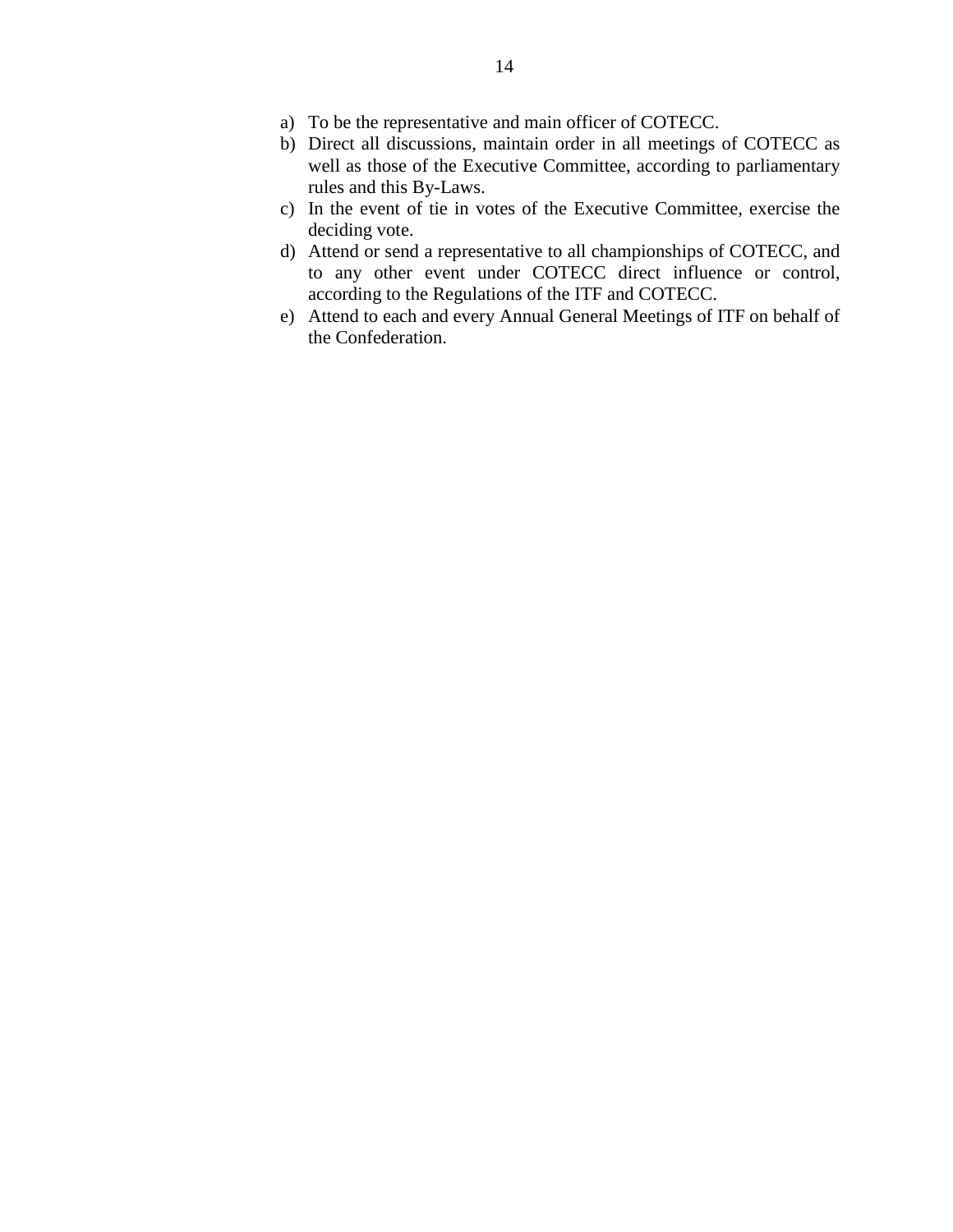## **Article 19. Vice-President: Duties And Authority.**

- a) In absence or incapacity of the President, the first Vice-President shall perform his duties until the next Annual General Meeting. He shall assume of all duties that the President may delegate him. In the event of death, disability or resignation of the first Vice-President, the remainder of the Executive Committee shall, by majority vote elect a person to take charge of the office until the next Annual General Meeting.
- b) The second Vice-President shall assist the first Vice-President in the execution of his/her duties and shall carry out such other duties that the President assign to him/her. In the event of death, disability or resignation of the second Vice-President, the remainder of the Executive Committee shall, by majority vote elect a person to take charge of the office until the next Annual General Meeting.

## **SECTION VII. COMMITTEES.**

- **Article 20** The Executive Committee shall have faculty to form and name any committee it considers necessary.
	- a) The President shall appoint as many committees as the Executive Committee requires.
	- b) A committee may have as many members as the Executive Committee considers convenient.
	- c) Whenever possible, at least one member of the Executive Committee shall serve on each Committee.
	- d) The chairman of a Committee needs not to be a member of the Executive Committee.
	- e) The chairman of a Committee is responsible to see that accurate minutes of all meetings, as well as proper records of all activities of the Committee are well kept, and that the report of its activities is submitted to the Annual General Meeting.

## **SECTION VIII. TOURNAMENTS.**

- **Article 21.** The Confederation will organize the following tournaments on an annual basis:
	- Central America and Caribbean Junior Championship (JITIC).
	- Any other Championship which the Executive Committee determines, especially the ITF Junior Ranking Tournaments.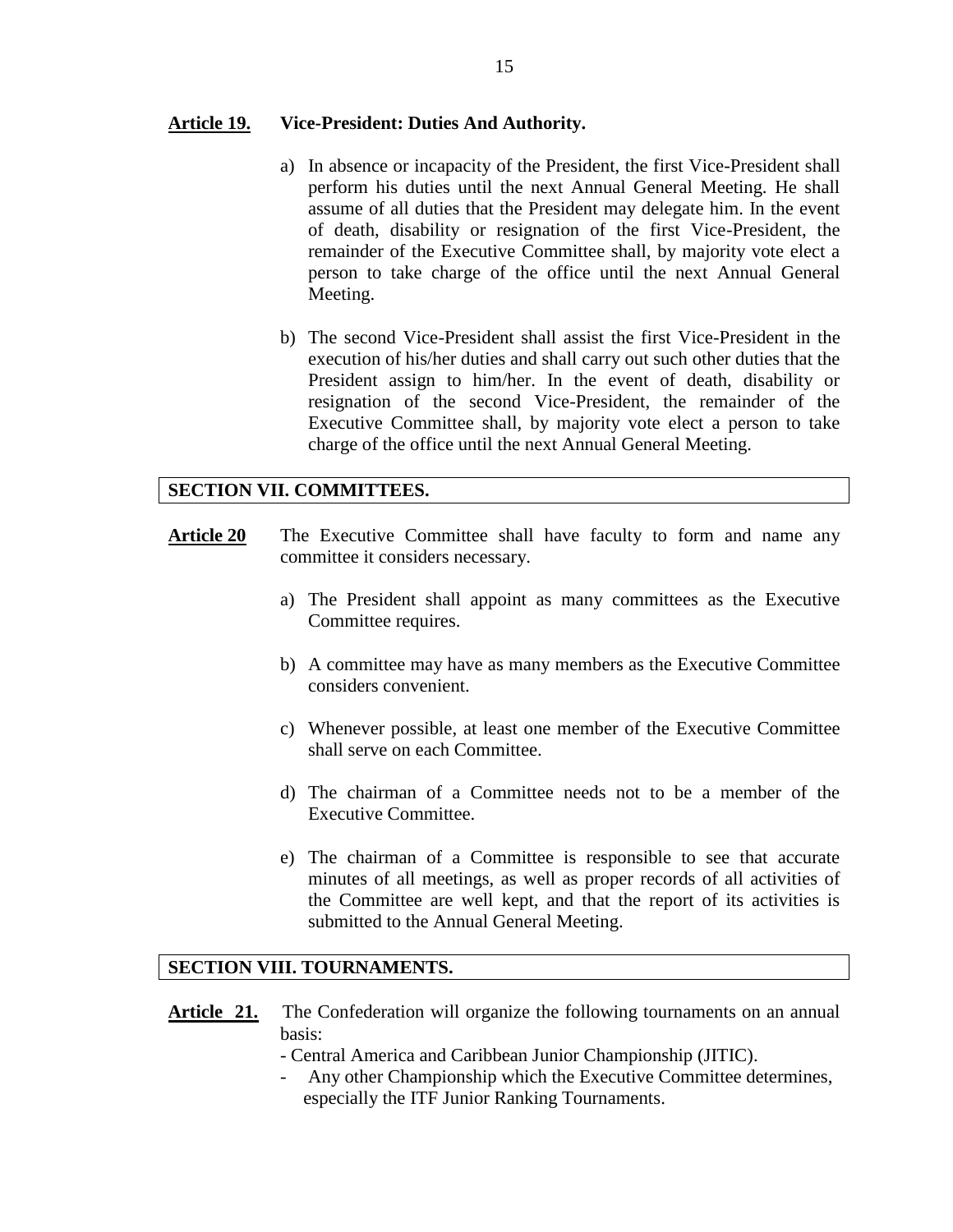- a) The Junior Championships of the Confederation shall be those chosen through the Executive Committee.
- b) Rules and Regulations for these tournaments shall be the sole responsibility of this Confederation. They must however, conform to the applicable Rules of the Confederation and the International Tennis Federation. Amendments to said Rules may only be made at the Annual General Meeting convened for such purpose; and shall become effective sixty (60) days after the date of the Meeting.
- c) Sites for such tournaments shall be designated with one (1) year anticipation. Should the designated country resign the site, the Executive Committee will appoint an alternate country, provided the previous consultation acceptance of the Federation/Association of the alternate country.
- d) A registration fee, may be charged, provided the approval of the Executive Committee. If such charges are collectible, the Federation/Association wishing to do so, must submit a detailed petition to the Executive Committee, at least four (4) months before the start of the tournament.

## **SECTION IX. RESIGNATIONS AND RETIREMENTS.**

## **Article 22.**

- a) Should the President resign or is unable to carry out his duties, the First Vice-President shall assume office until the next Annual General Meeting.
- b) Should the First Vice-President, Second Vice-President, and 2 Directors resign or is unable to perform his duties, the Committee shall appoint a successor to act until the next Annual General Meeting.
- c) The designated members of the Executive Committee shall cease to be members, due to death, resignation, or non-attendance to two (2) consecutive meetings.
- d) The decision to withhold or replace those designated members of the Executive Committee, not having the support of their National Federation/Association, shall be taken by the members on the forthcoming Annual General Meeting, according to the provisions of article 13 b) of this By-Laws.